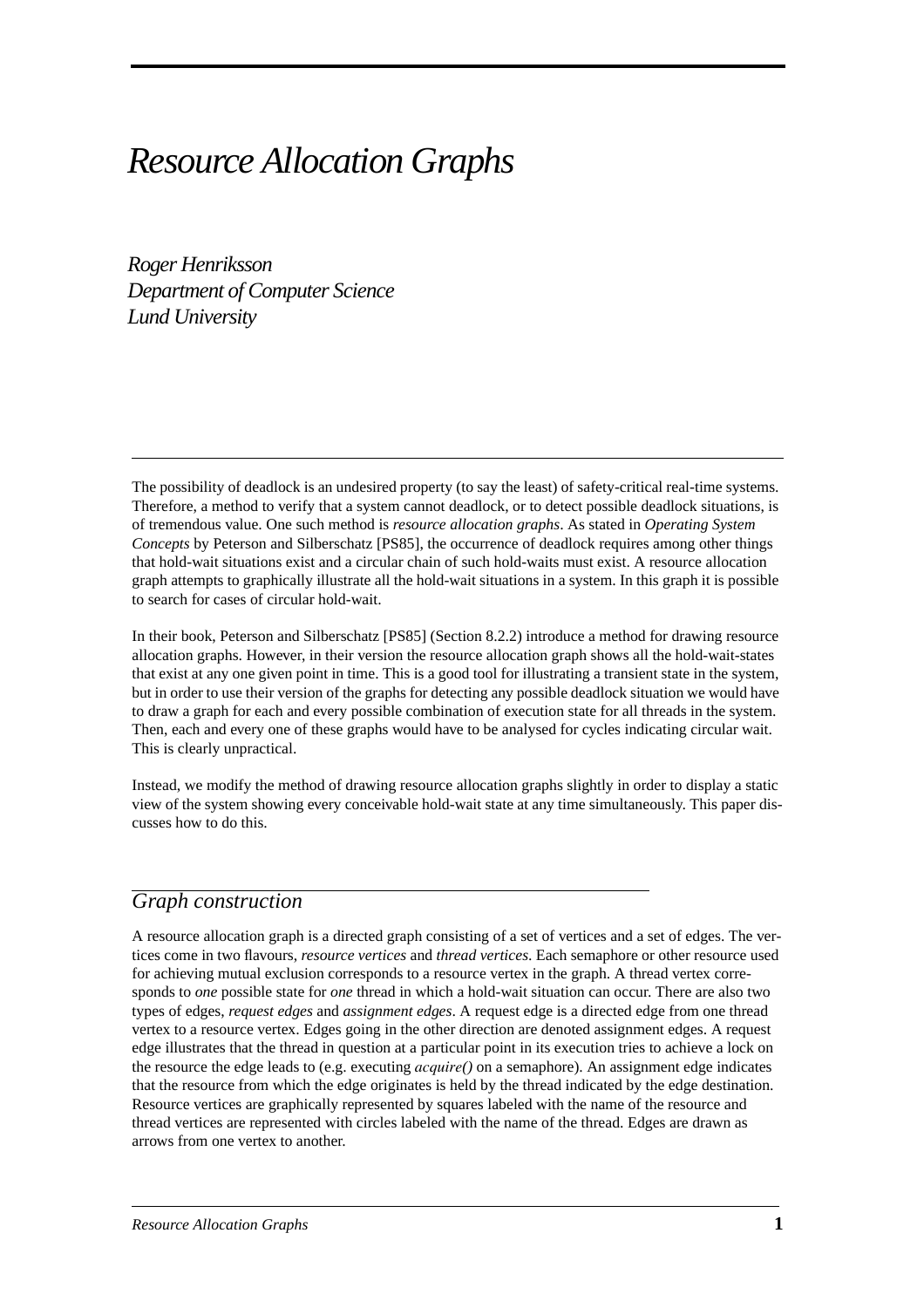#### **Example**

Since a deadlock is caused by a circular structure of hold-wait states, we only add possible hold-wait situations to the graph. A thread that tries to allocate a resource but does not hold any resources previously cannot cause deadlock. Thread vertices should therefore always have at least one incoming assignment edge and one and only one outgoing request edge. The graph is constructed by walking through the code of the various threads line for line and when a situation is encountered in which the thread attempts to lock a resource while already holding one ore more resource a new thread vertex is added to the resource allocation graph illustrating the possible execution state of the thread.

Below, a short code segment and the corresponding resource allocation graph is shown. The example shows a thread *T* locking two semaphores, *A* and *B*. The thread vertex marked "T" is added to the graph when analysing line 2 in the code. Here, the thread attempts to lock semaphore *B* while already holding semaphore *A*. Note that the *acquire()* call at line 1 does not affect the resource allocation graph since no resources were held previously by the thread.



The resulting graph is analysed for the occurrence of circular structures. If such a circular structure is found, it indicates a possible circular wait and thus a situation in which deadlock could occur.

### *Example*

Consider a simple real-time system implemented using two threads, in the following denoted *T1* and *T2*. The two threads use a total of four semaphores, denoted *A*, *B*, *C*, and *D*, in order to achieve mutual exclusion over sensitive pieces of code. The semaphore operations executed by *T1* and *T2* respectively during each invocation is listed below.

### *T1*

- **1.** A.acquire();
- **2.** B.acquire();
- **3.** C.acquire();
- **4.** C.release();
- **5.** B.release();
- **6.** A.release();

### *T2*

- **1.** D.acquire();
- **2.** C.acquire();
- **3.** B.acquire();
- **4.** B.release();
- **5.** C.release();
- **6.** D.release();

Can the system possibly deadlock?

In order to answer the question we have to draw a resource allocation graph for the system. We start by drawing vertices for the resources (in this case semaphores) involved. Here, this means the semaphores *A*, *B*, *C*, and *D*, as depicted below.

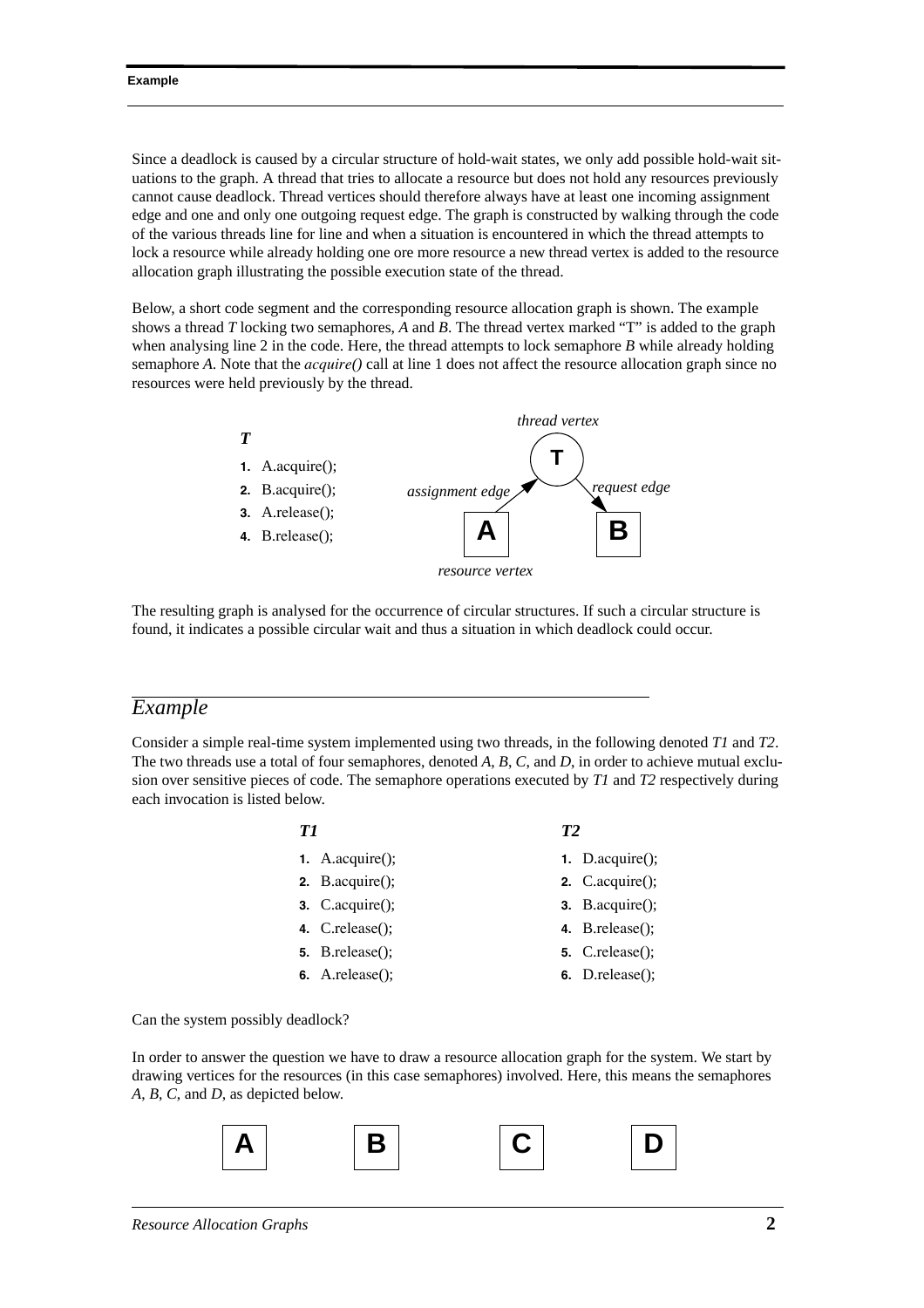We now walk through the code of each thread in order to find, and mark in the graph, each possible "hold-wait" state the threads can enter. We start with *T1*.

*T1* might be blocked when it attempts to acquire the semaphore *A* at line 1, but since *T1* does not previously hold any resource we do not have a hold-wait situation. The thread might have to *wait*, but it does not *hold* any resource. At line 2 on the other hand, *T1* holds *A* and might have to wait for *B* to be released. *T1* can thus be in a hold-wait state at line 2. We update our graph accordingly with a vertex showing the pos-sible hold-wait state. For pedagogical reasons we also augment each vertex in this example with the line number it is associated with in the code.



Continuing to line 3 we find that *T1* might be blocked when it attempts to acquire *C*. At this point, *T1* holds both *A* and *B*. We therefore draw a new vertex illustrating the potential hold-wait state of *T1*. Note that since *T1* holds two resources, there should be two assignment edges to the new vertex, one from *A* and one from *B*, as shown below.



At line 4, T1 releases semaphore C, but we do not introduce any new hold-wait situation since executing *release()* on a semaphore can never block. The same goes for the line 5 and 6.

We now turn our attention to thread *T2* and walk through its code in the same way adding all hold-wait situations we find to the resource allocation graph. After doing this we end up with the following graph:



After having finished the graph we search it for cycles. Looking carefully we find one cycle going from *B* to *T1(line 3)* to *C* to *T2(line 3)*. This shows that the real-time system given in the example can indeed deadlock. This occurs if *T1* attempts to acquire *C* at line 3 in the code at the same time as *T2* attempts to acquire *B*, also at line 3.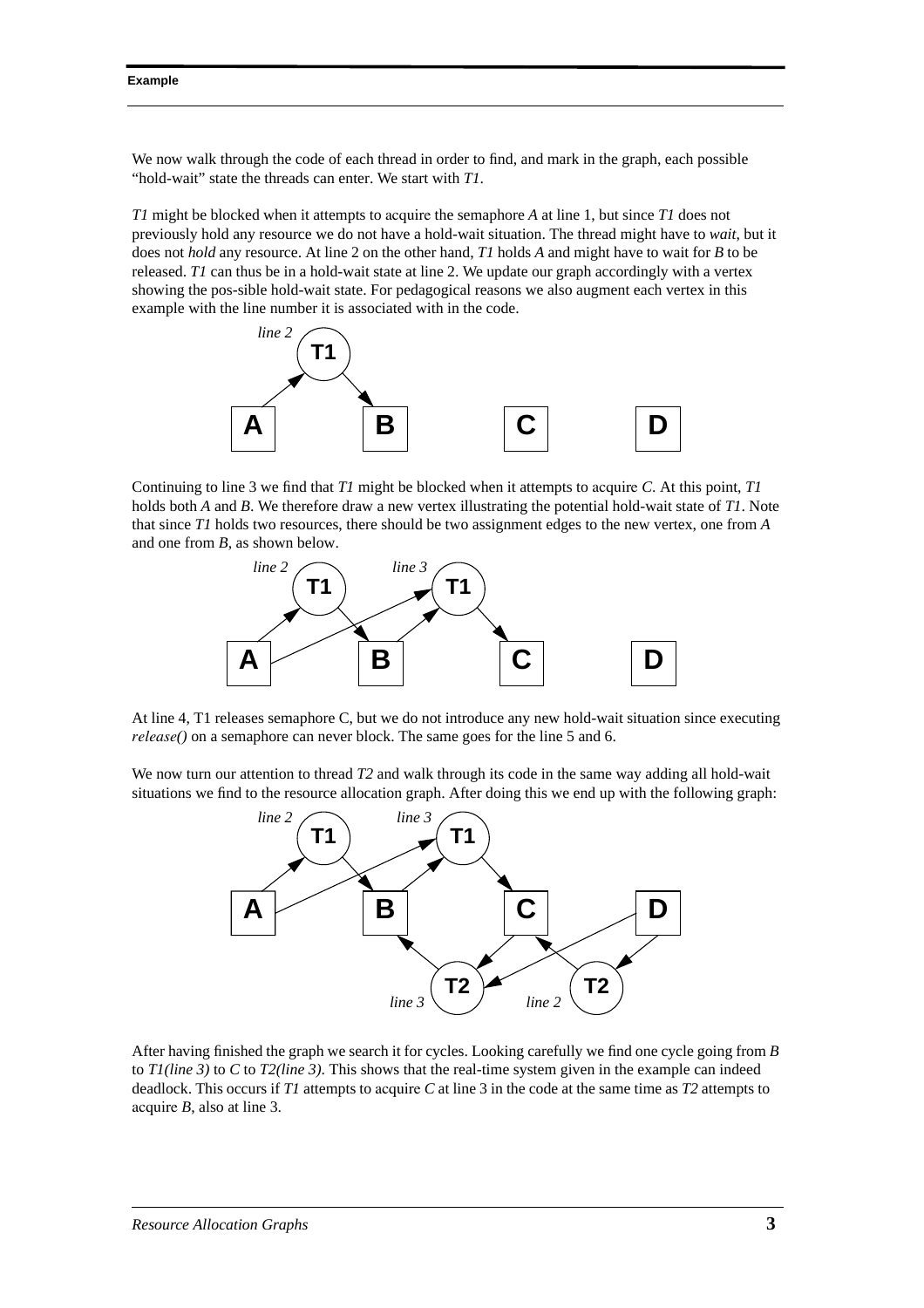## *False cycles*

It is important to beware of false cycles when analysing a resource allocation graph. Consider the following code and the resulting resource allocation graph:



Can this system deadlock? Well, obviously not since the system only consists of one thread and it never tries to acquire an already taken semaphore. Even so, the graph does contain a cycle! How do we explain this?

The key to the answer is that each thread vertex (circle with a thread name in it) in the graph represents *one possible state* the indicated thread can be in. Since a thread can only be in *one and only one* state at any given time, circular wait is not possible in the example above. T1 can be in the upper state in the graph *or* in the lower state, but not simultaneously in both which would be required for deadlock to occur. We should therefore discard any cycle in which every thread vertex does not correspond to a unique thread instance. Another way to put it is that any one thread instance must only occur at most once in the cycle.

### *Multiple instances of the same thread class*

So far, we have considered systems where each thread has a unique implementation. For each thread instance we have walked through the code and marked every potential hold-wait situation in the resource allocation graph. We have learned that a cycle in the graph indicates a potential deadlock, but we have also been warned about false cycles. But let us return to the previous example which produced a false cycle for a moment.

Let us assume that the code given in the example is not the code executed by a single thread instance but rather the code found for example in the *run()* method of a Java Thread class named T. Let us furthermore assume that the main program creates two instances of this class. We say that we have one thread *type* but two thread *instances*.

One way of dealing with this situation would be to treat the two thread instances as two completely separate threads when drawing the allocation graph. This solves the problem, but we risk cluttering the graph with a large number of identical thread vertices.